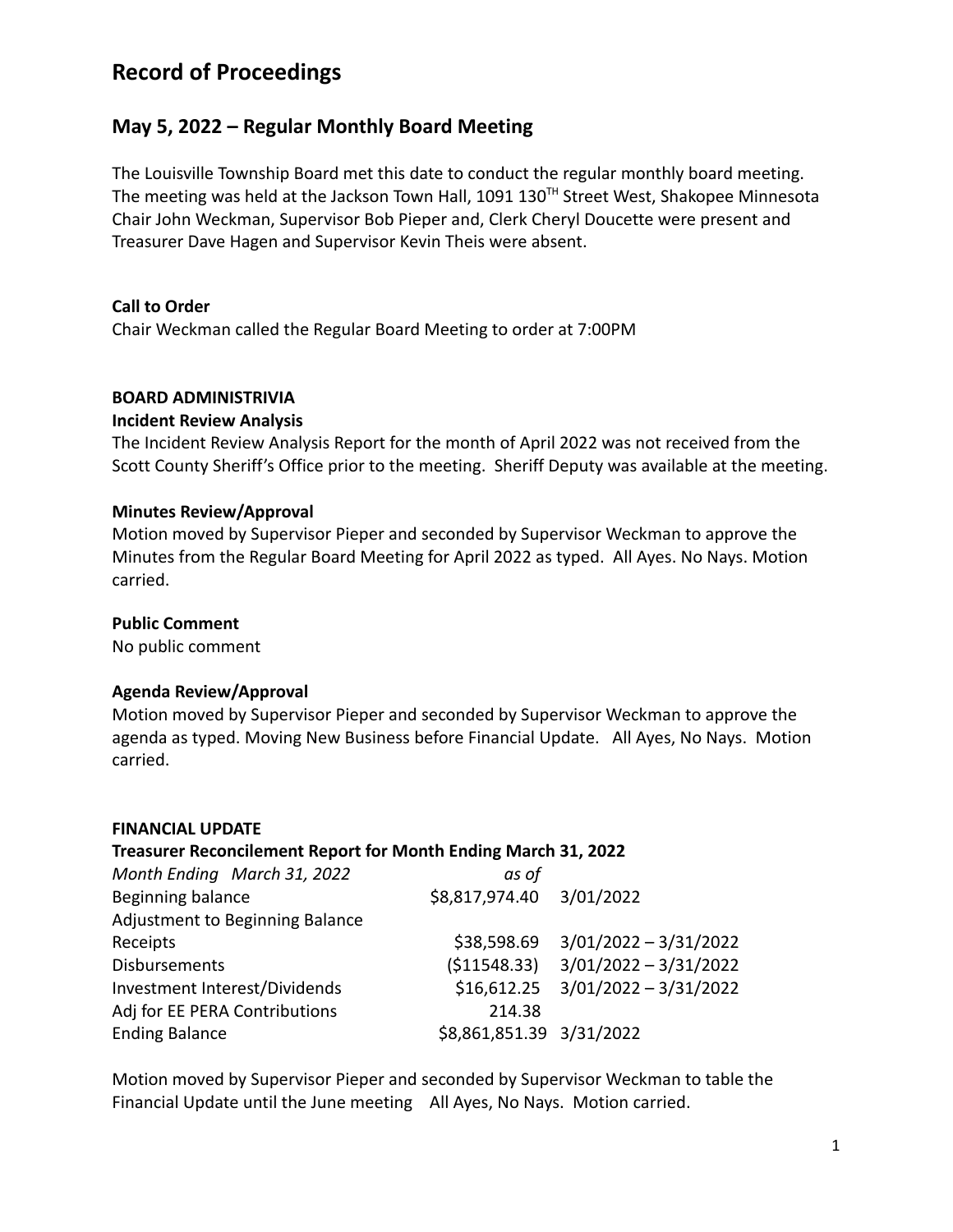# **Record of Proceedings**

#### **Investment Update**

Treasurer Hagen will give a complete update at the June meeting.

#### **Claims Review and Approval**

Motion moved by Supervisor Pieper and seconded by Supervisor Weckman to approve claim #11163 thru #11173 and claim #13003 thru #13007 in the amount of \$95,781.38 to pay with Township checks #11163 thru #11173. All Ayes, No Nays. Motion carried.

#### **OLD BUSINESS**

#### **Road Inspection Finding – Road Repair**

The Annual Road Tour was held on April 21, 2022 starting a 5:00PM. Clerk Doucette had a copy of the Annual Road repairs, patching, shouldering and overlay areas that are needed. The gravel roads will need additional 3" shingle/gravel mix on Old Brickyard and 2" shingle/gravel mix Zumbro Ave. Roads that will have Seal Coat done in 2022 will be 139<sup>TH</sup> Street, Ann Circle, Ann Drive and Ann Place and Steve Drive. Supervisor Weckman had an estimate for \$115,056.60 from Mueller and Sons for the necessary road repairs for 2022. The Board had made a motion at the Road Tour for the estimated repairs that were roughly figured. The Motion was moved by Supervisor Theis and seconded by Supervisor Pieper to accept the estimate for road repairs 2022. Supervisor Weckman will update the Board at the June 2022 Regular Board Meeting.

#### **NEW BUSINESS**

## **Reliable Little Six, LLC - Vince Schroeder – 133rd Street Storage**

Vince Schoeder from Reliable Little Six, LLC was present at the meeting. Vince is asking for recommendation to build a Storage Facility on 133<sup>rd</sup> and Skyline Circle. Township Engineer Andrew Budde, Bolton and Menk, Inc., was present at the meeting and had comments on the Plans that were submitted. A Drainage and Utility Easement will be needed, a filtration basin needed and the Culvert that runs into the Right of Way will need to be of concrete or metal. A Developers agreement and/or Maintenance Agreement for the holding pond will be needed. The Board informed Vince that a \$2000.00 escrow check will be needed and Township Planner Cindy Nash, Collaborative Planning, will send Vince the Escrow Agreement. The Board had discussion and Andrew will review further and make additional comments and recommendations.

Motion moved by Supervisor Pieper and seconded by Supervisor Weckman to recommend approval with the conditions being met from the Township Engineer, Bolton & Menk, Inc.